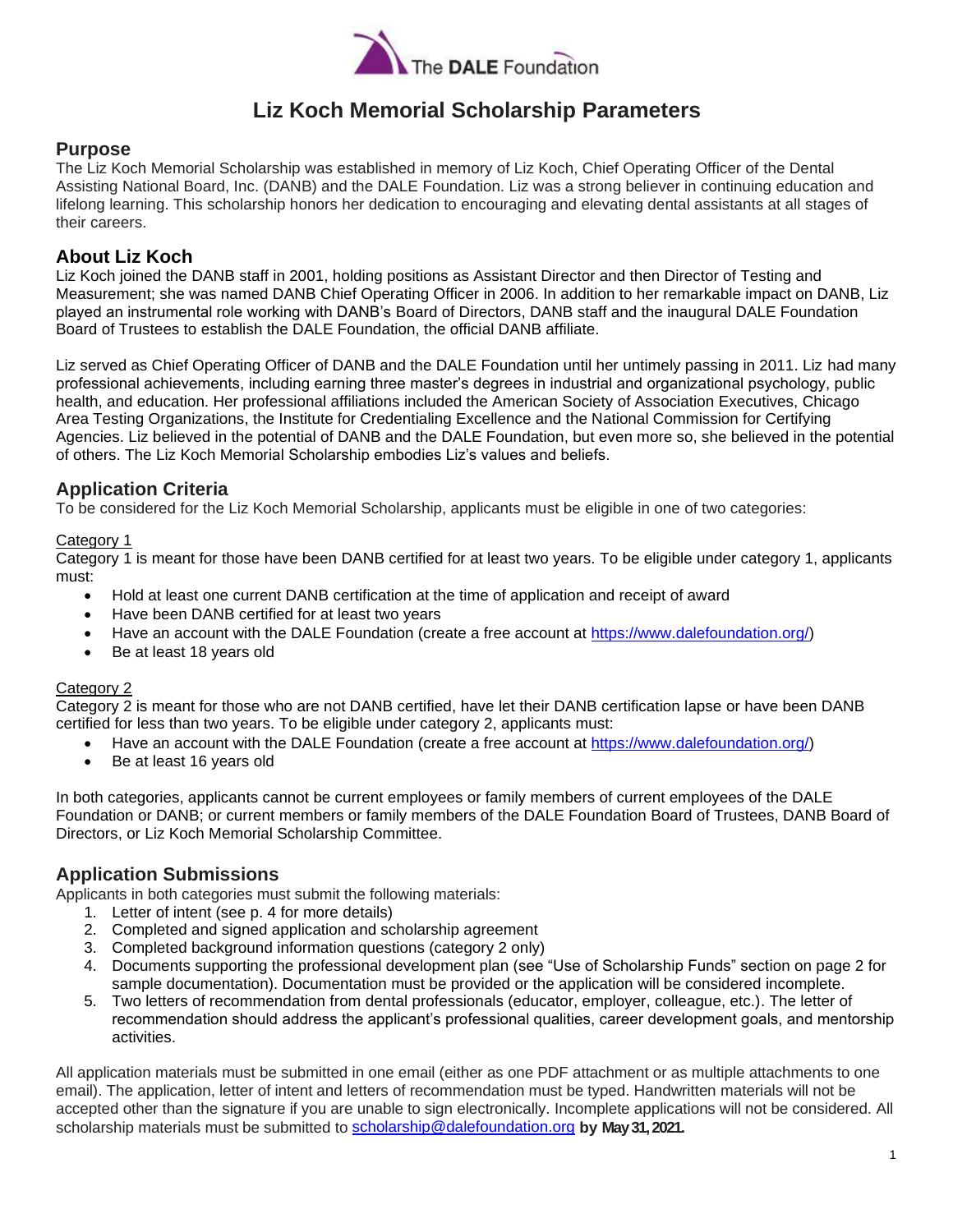

# **Liz Koch Memorial Scholarship Parameters**

### **Award Selection and Amount**

There will be at least one winner per category. Each winner will receive between \$250 and \$1000, depending on the costs associated with the recipient's plan for professional development and the funds available. Winners will also receive access to three products of their choice from the DALE Foundation catalog. In category 1, applicants will be evaluated on their commitment to lifelong learning beyond DANB's Recertification Requirements. In category 2, applicants will be evaluated on their interest in or commitment to the oral healthcare field. In both categories, applicants will be evaluated on their professional development plan; the plan should address two key areas — oral healthcare career development and mentoring others in ways that promote oral health or the oral healthcare professions.

### **Use of Scholarship Funds**

Scholarship funds can be used for professional development activities intended to advance the recipients' knowledge, skills or abilities in the oral healthcare profession, including but not limited to:

- Purchasing continuing education (CE) courses from any ADA CERP, AGD PACE, SHRM or AADOM-approved CDE sponsor/provider
	- The scholarship can be used toward CE courses that the applicant completes between Jan. 1, 2021, and June 30, 2022.
	- **Sample documentation:** Documents must include the course provider, title, description, number of CE credits and fee. If the course will be offered in person rather than online, the course date and location must also be specified.
- Registration for any state, regional or national dental conference
	- The scholarship can be used toward reimbursement of registration fees for dental conferences the applicant attends between Jan. 1, 2021, and June 30, 2022.
	- **Sample documentation:** Documents must include the conference name, location, dates, fees and, if available, a summary of courses the applicant attended or plans to attend.
- Reimbursement of fees for DANB exam(s) for which DANB deems the applicant qualified to take
	- The scholarship can be used toward DANB exam(s) the applicant applies for between June 1, 2021, and June 30, 2022.
- DANB certification renewal fee
	- Funds for certification renewal must be applied by June 30, 2022.
- DANB certification reinstatement fee
	- If the applicant allowed DANB certification to lapse and wishes to reinstate, the scholarship recipient must apply for DANB certification reinstatement by June 30, 2022.
- Enrollment in college courses
	- Courses must be offered by an institution of post-secondary education accredited by an agency recognized by the U.S. Department of Education.
	- The applicant must enroll in the course(s) described in the application by June 30, 2022.
	- **Sample documentation:** Documents may include a printout from the course catalog or other document that includes the course or program title and description.
- Establishing or working with an established mentoring program
	- The applicant must submit a detailed description of a mentoring program he or she has developed or is working with that promotes oral healthcare or the oral healthcare professions.
- Open category, to be defined by applicant, if professional development activities do not fit into the options described above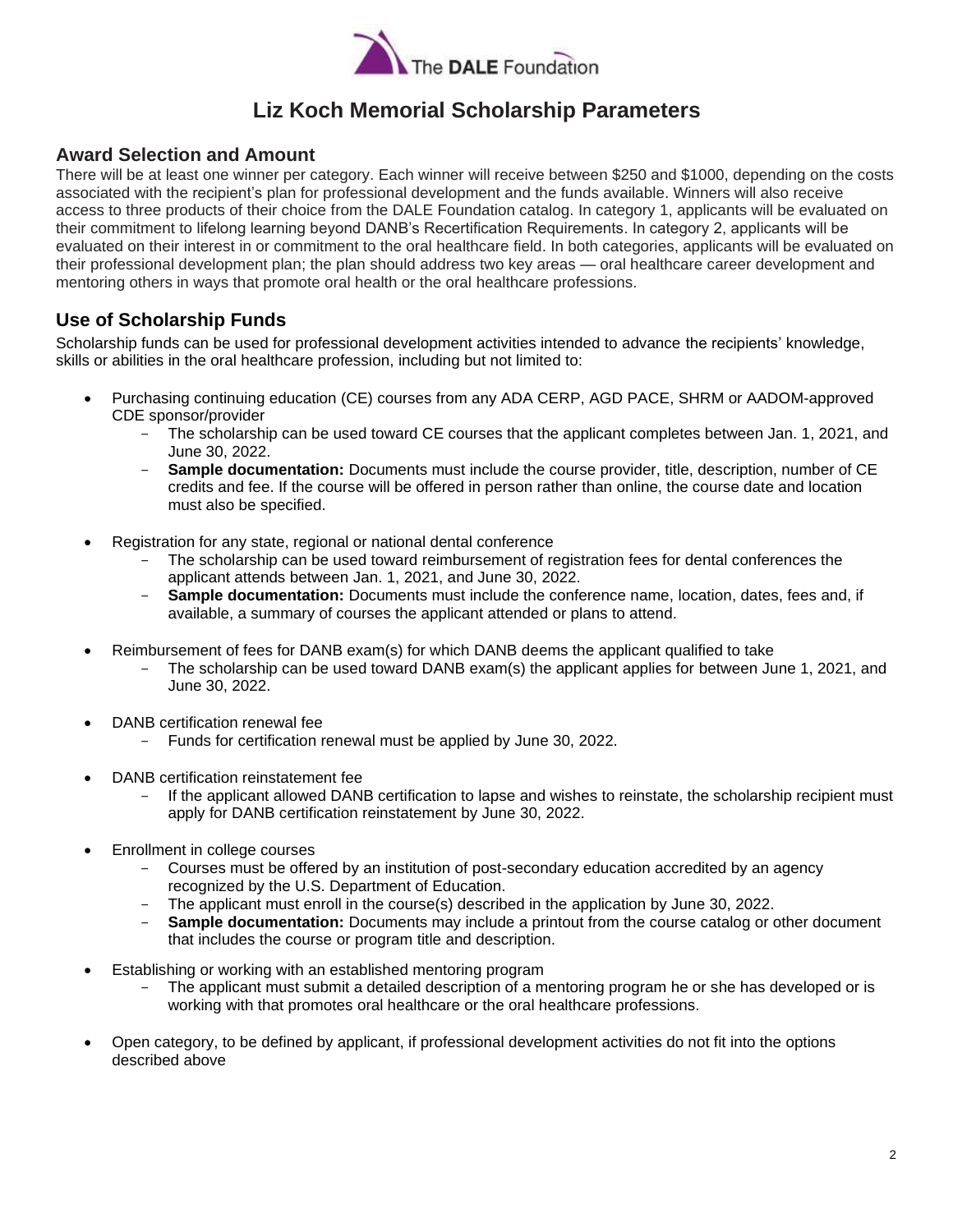

# **Liz Koch Memorial Scholarship Application**

| All scholarship materials must be submitted to <b>scholarship@dalefoundation.org</b> by May 31, 2021. |  |
|-------------------------------------------------------------------------------------------------------|--|
| <b>Personal Data</b>                                                                                  |  |

| Name          |                                      |         |                                                                                                      |
|---------------|--------------------------------------|---------|------------------------------------------------------------------------------------------------------|
|               | (Last)                               | (First) | (Middle)                                                                                             |
|               |                                      |         |                                                                                                      |
| Address       |                                      |         |                                                                                                      |
|               | (Street/PO Box/Suite)                |         |                                                                                                      |
| Address       |                                      |         |                                                                                                      |
|               | (City)                               | (State) | (Zip)                                                                                                |
|               | DANB certification # (if applicable) |         | Application category: category 1<br>category 2<br>(Check one. See page 1 for category descriptions.) |
| Email address |                                      |         | Cell phone (                                                                                         |

### **Background Information Questions** *(Category 2 only)*

Applicants applying through category 2 must answer all three questions. The application will be considered incomplete if all the questions are not answered. For additional information, refer to DANB's Background Information Policy available at www.danb.org. If you answer "yes" to any of the questions below, the DALE Foundation will follow up with you for more information.

- 1. Is your answer "yes" to either of the following?
	- In the last five years, have you been convicted of, or pled guilty or no contest to, a felony or any crime punishable by the confinement in a state or federal prison for any length of time?
	- Are you currently serving a sentence of confinement, home detention, parole, probation, or other court-ordered supervision, or are you subject to a reporting requirement (e.g., sex offender or violent offender registry) in connection with **any** felony conviction received in your lifetime? **Yes** ☐ **No** ☐
- 2. Have you ever been the subject of any of the following?
	- Suspension, revocation, or voluntary surrender of your dental assisting license, registration, or other state-recognized dental assisting credential?
	- Suspension, revocation, or voluntary surrender of a license, registration, or other state-recognized credential in any profession?
	- Loss of authorization to practice dental assisting or any profession as an employee of the federal government?
	- Loss of authorization to practice dental assisting or any profession in a jurisdiction that does not require registration, licensure, or other recognized employment credential?
	- Disciplinary action by a professional regulatory board, certifying or examination agency, or other professional body?
	- Investigation by or dismissal from an educational institution for cheating or any other ethical violation? **Yes** ☐ **No** ☐
- 3. Have you ever been declared mentally incompetent by a court of law? **Yes** ☐ **No** ☐

### **Scholarship Agreement**

I promise to use the scholarship funds for the professional development purposes that I, the recipient, outlined in my scholarship application. I have read and understand the "Use of Scholarship Funds" section on page 2. I understand that if I, the scholarship recipient, fail to comply with the terms of the Scholarship Agreement, the Liz Koch Memorial Scholarship will be regarded as an interest-bearing loan and is to be repaid to the DALE Foundation. Interest will be calculated at the U.S. prime rate on the date the DALE Foundation Scholarship Committee first determines that repayment is required. If required, repayment must be made by a date to be determined by the Scholarship Committee on a case-by-case basis. I agree to abide by *DANB's Code of Professional Conduct*. I agree to allow my name, photo and statements submitted in the scholarship application to be used in scholarship- and marketing-related communications from the DALE Foundation and DANB. I agree to report back to the Scholarship Committee, in writing, one year after the scholarship is awarded, with an update on how I am progressing in my professional development plan.

Signature X

| г. |  |
|----|--|
|    |  |